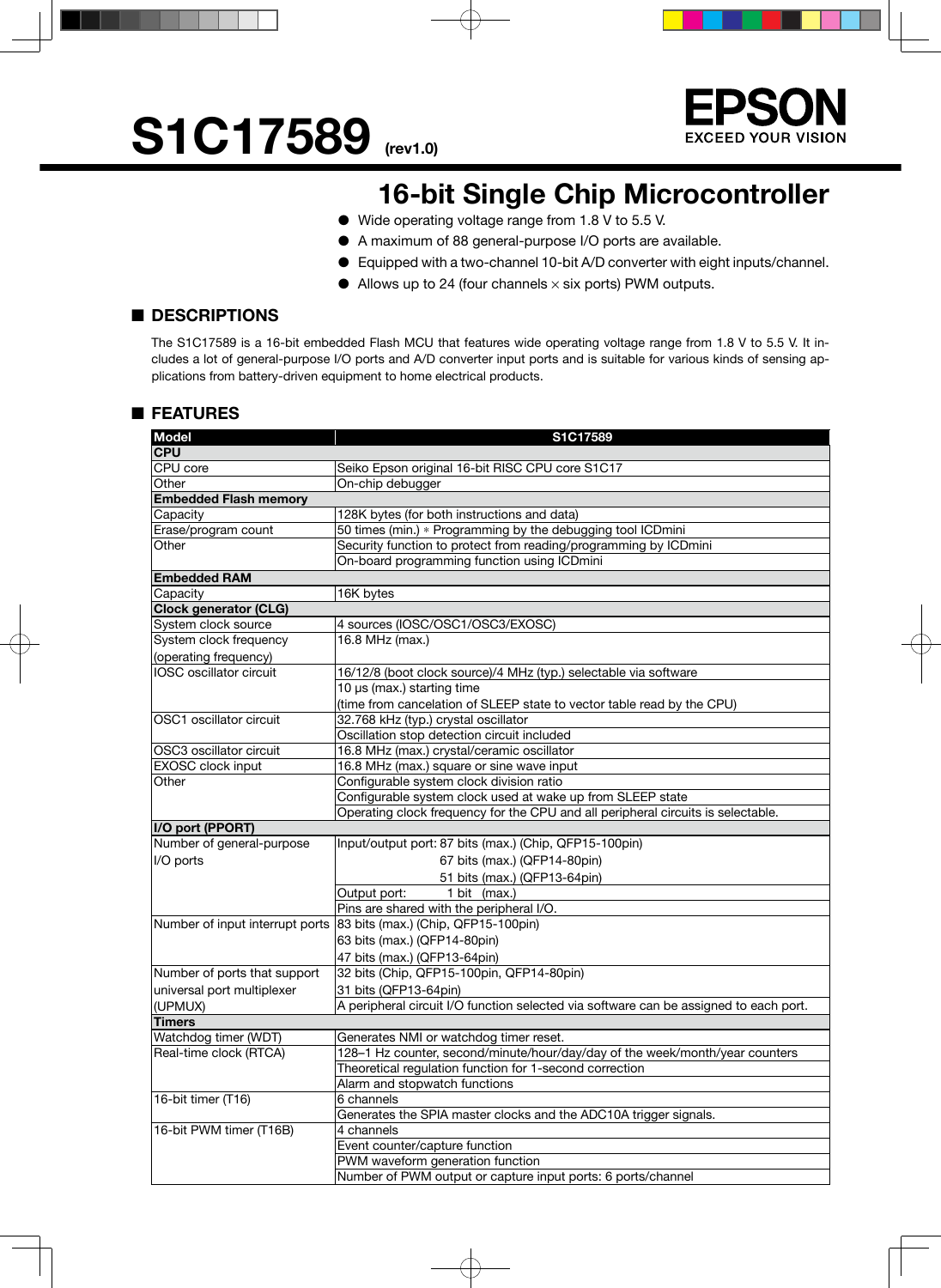**F** 

| <b>Supply voltage detector (SVD)</b>        |                                                                                                                     |                                                                                       |  |  |  |  |  |  |
|---------------------------------------------|---------------------------------------------------------------------------------------------------------------------|---------------------------------------------------------------------------------------|--|--|--|--|--|--|
| Detection level                             | 20 levels (1.8 to 3.7 V)                                                                                            |                                                                                       |  |  |  |  |  |  |
| Other                                       | Intermittent operation mode                                                                                         |                                                                                       |  |  |  |  |  |  |
|                                             | Generates an interrupt or reset according to the detection level evaluation.                                        |                                                                                       |  |  |  |  |  |  |
| Serial interfaces                           |                                                                                                                     |                                                                                       |  |  |  |  |  |  |
| UART (UART)                                 | 3 channels                                                                                                          |                                                                                       |  |  |  |  |  |  |
|                                             |                                                                                                                     | Baud-rate generator included, IrDA1.0 supported                                       |  |  |  |  |  |  |
| Synchronous serial interface                | 2 channels                                                                                                          |                                                                                       |  |  |  |  |  |  |
| (SPIA)                                      | 2 to 16-bit variable data length                                                                                    |                                                                                       |  |  |  |  |  |  |
|                                             |                                                                                                                     | The 16-bit timer (T16) can be used for the baud-rate generator in master mode.        |  |  |  |  |  |  |
| I <sup>2</sup> C (I2C)                      | 2 channels                                                                                                          |                                                                                       |  |  |  |  |  |  |
|                                             | Baud-rate generator included                                                                                        |                                                                                       |  |  |  |  |  |  |
| IR remote controller (REMC2)                |                                                                                                                     |                                                                                       |  |  |  |  |  |  |
| Number of transmitter channels 1 channel    |                                                                                                                     |                                                                                       |  |  |  |  |  |  |
| Other                                       |                                                                                                                     | EL lamp drive waveform can be generated (by the hardware) for an application example. |  |  |  |  |  |  |
| 10-bit A/D converter (ADC10A)               |                                                                                                                     |                                                                                       |  |  |  |  |  |  |
| Conversion method                           |                                                                                                                     | Successive approximation type                                                         |  |  |  |  |  |  |
| Resolution                                  | 10 bits                                                                                                             |                                                                                       |  |  |  |  |  |  |
|                                             |                                                                                                                     | Number of conversion channels 2 channels (Chip, QFP15-100pin, QFP14-80pin)            |  |  |  |  |  |  |
|                                             | 1 channel (QFP13-64pin)                                                                                             |                                                                                       |  |  |  |  |  |  |
|                                             |                                                                                                                     | Number of analog signal inputs Ch.0: 8 ports, Ch.1: 8 ports (Chip, QFP15-100pin)      |  |  |  |  |  |  |
|                                             |                                                                                                                     | Ch.0: 8 ports, Ch.1: 3 ports (QFP14-80pin)                                            |  |  |  |  |  |  |
|                                             |                                                                                                                     | Ch.0: 7 ports, Ch.1: none (QFP13-64pin)                                               |  |  |  |  |  |  |
| Multiplier/divider (COPRO2)                 |                                                                                                                     |                                                                                       |  |  |  |  |  |  |
| Arithmetic functions                        | 16-bit $\times$ 16-bit multiplier                                                                                   |                                                                                       |  |  |  |  |  |  |
|                                             |                                                                                                                     | $16$ -bit $\times$ 16-bit + 32-bit multiply and accumulation unit                     |  |  |  |  |  |  |
|                                             | 32-bit ÷ 32-bit divider                                                                                             |                                                                                       |  |  |  |  |  |  |
| Reset                                       |                                                                                                                     |                                                                                       |  |  |  |  |  |  |
| #RESET pin                                  |                                                                                                                     | Reset when the reset pin is set to low.                                               |  |  |  |  |  |  |
| Power-on reset                              | Reset at power on.                                                                                                  |                                                                                       |  |  |  |  |  |  |
| Key entry reset                             | Reset when the P00 to P01/P02/P03 keys are pressed simultaneously                                                   |                                                                                       |  |  |  |  |  |  |
|                                             | (can be enabled/disabled using a register).                                                                         |                                                                                       |  |  |  |  |  |  |
| Watchdog timer reset                        | Reset when the watchdog timer overflows                                                                             |                                                                                       |  |  |  |  |  |  |
|                                             | (can be enabled/disabled using a register).                                                                         |                                                                                       |  |  |  |  |  |  |
| Supply voltage detector reset               |                                                                                                                     |                                                                                       |  |  |  |  |  |  |
|                                             | Reset when the supply voltage detector detects the set voltage level<br>(can be enabled/disabled using a register). |                                                                                       |  |  |  |  |  |  |
|                                             |                                                                                                                     |                                                                                       |  |  |  |  |  |  |
| Interrupt                                   |                                                                                                                     |                                                                                       |  |  |  |  |  |  |
| Non-maskable interrupt                      |                                                                                                                     | 4 systems (Reset, address misaligned interrupt, debug, NMI)                           |  |  |  |  |  |  |
| Programmable interrupt                      |                                                                                                                     | External interrupt: 1 system (8 levels)                                               |  |  |  |  |  |  |
|                                             |                                                                                                                     | Internal interrupt: 23 systems (8 levels)                                             |  |  |  |  |  |  |
| Power supply voltage                        |                                                                                                                     |                                                                                       |  |  |  |  |  |  |
| V <sub>DD</sub> operating voltage           | 1.8 to 5.5 V                                                                                                        |                                                                                       |  |  |  |  |  |  |
| V <sub>DD</sub> operating voltage for Flash |                                                                                                                     | 1.8 to 5.5 V (VPP = 7.5 V external power supply is required.)                         |  |  |  |  |  |  |
| programming                                 |                                                                                                                     |                                                                                       |  |  |  |  |  |  |
| AV <sub>DD</sub> operating voltage          | 2.7 to 5.5 V                                                                                                        |                                                                                       |  |  |  |  |  |  |
| <b>Operating temperature</b>                |                                                                                                                     |                                                                                       |  |  |  |  |  |  |
| Operating temperature range                 | -40 to 85 °C                                                                                                        |                                                                                       |  |  |  |  |  |  |
| Current consumption (Typ. value)            |                                                                                                                     |                                                                                       |  |  |  |  |  |  |
| SLEEP mode                                  | $0.2 \mu A$                                                                                                         |                                                                                       |  |  |  |  |  |  |
|                                             | $IOSC = OFF$ , $OSC1 = OFF$ , $OSC3 = OFF$                                                                          |                                                                                       |  |  |  |  |  |  |
| <b>HALT</b> mode                            | $0.6 \mu A$                                                                                                         |                                                                                       |  |  |  |  |  |  |
|                                             | $OSC1 = 32$ kHz, RTC = ON                                                                                           |                                                                                       |  |  |  |  |  |  |
| <b>RUN</b> mode                             | 9 µA                                                                                                                |                                                                                       |  |  |  |  |  |  |
|                                             | $OSC1 = 32$ kHz, RTC = ON, CPU = OSC1                                                                               |                                                                                       |  |  |  |  |  |  |
|                                             | 280 µA                                                                                                              |                                                                                       |  |  |  |  |  |  |
|                                             | OSC3 = 1 MHz (ceramic osillator), OSC1 = 32 kHz, RTC = ON, CPU = OSC3                                               |                                                                                       |  |  |  |  |  |  |
| <b>Shipping form</b>                        |                                                                                                                     |                                                                                       |  |  |  |  |  |  |
| 11.                                         |                                                                                                                     | QFP15-100pin (Lead pitch: 0.5 mm)                                                     |  |  |  |  |  |  |
| $\overline{2}$                              |                                                                                                                     | QFP14-80pin (Lead pitch: 0.5 mm)                                                      |  |  |  |  |  |  |
| 3                                           |                                                                                                                     | QFP13-64pin (Lead pitch: 0.5 mm)                                                      |  |  |  |  |  |  |
| $\overline{4}$                              | Die form                                                                                                            | (Pad pitch: 80 µm (min.))                                                             |  |  |  |  |  |  |
|                                             |                                                                                                                     |                                                                                       |  |  |  |  |  |  |

L,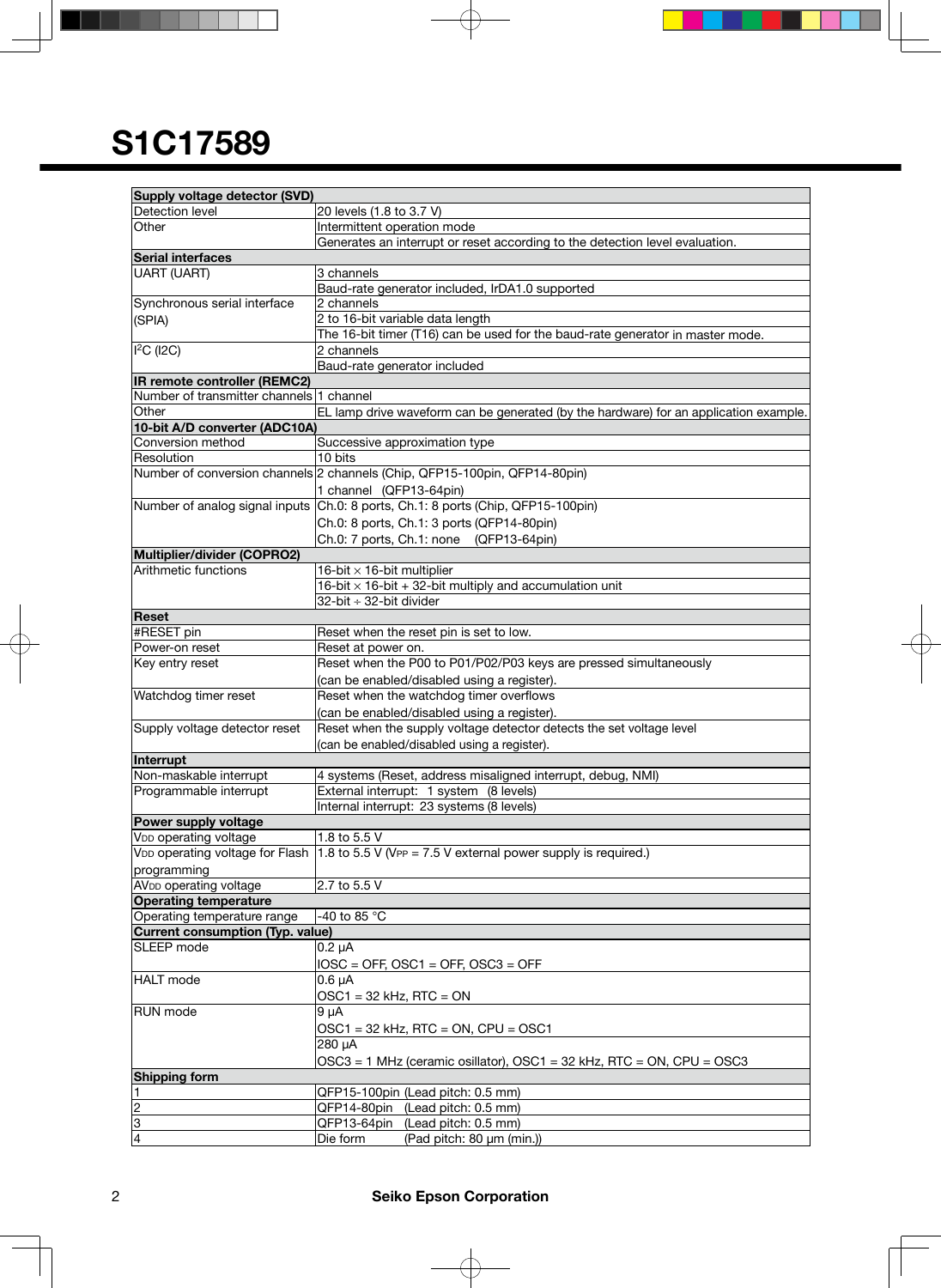■ **BLOCK DIAGRAM**



\* The pin configuration depends on the package type.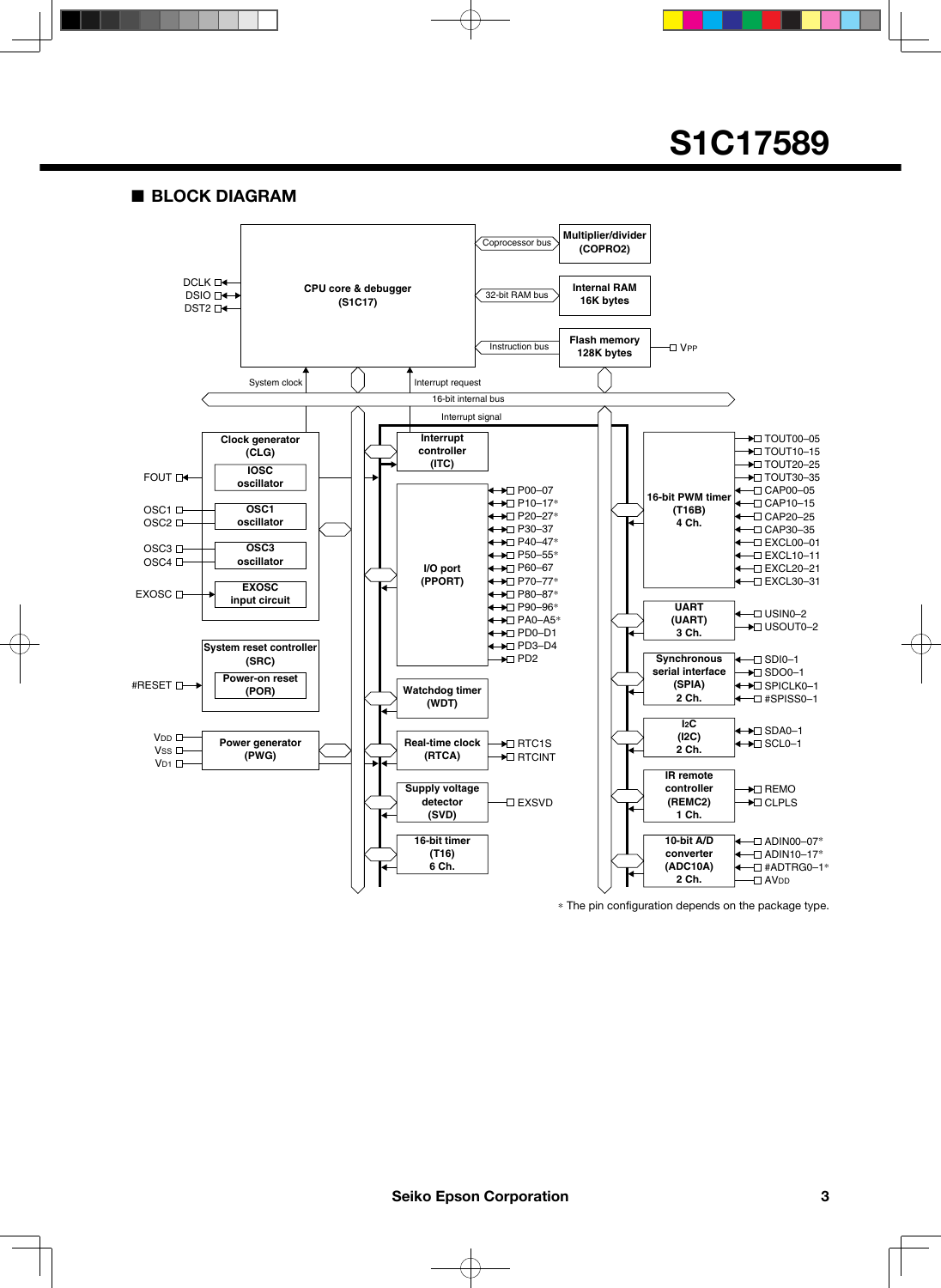#### ■ **PIN CONFIGURATION DIAGRAMS**

**QFP15-100pin**

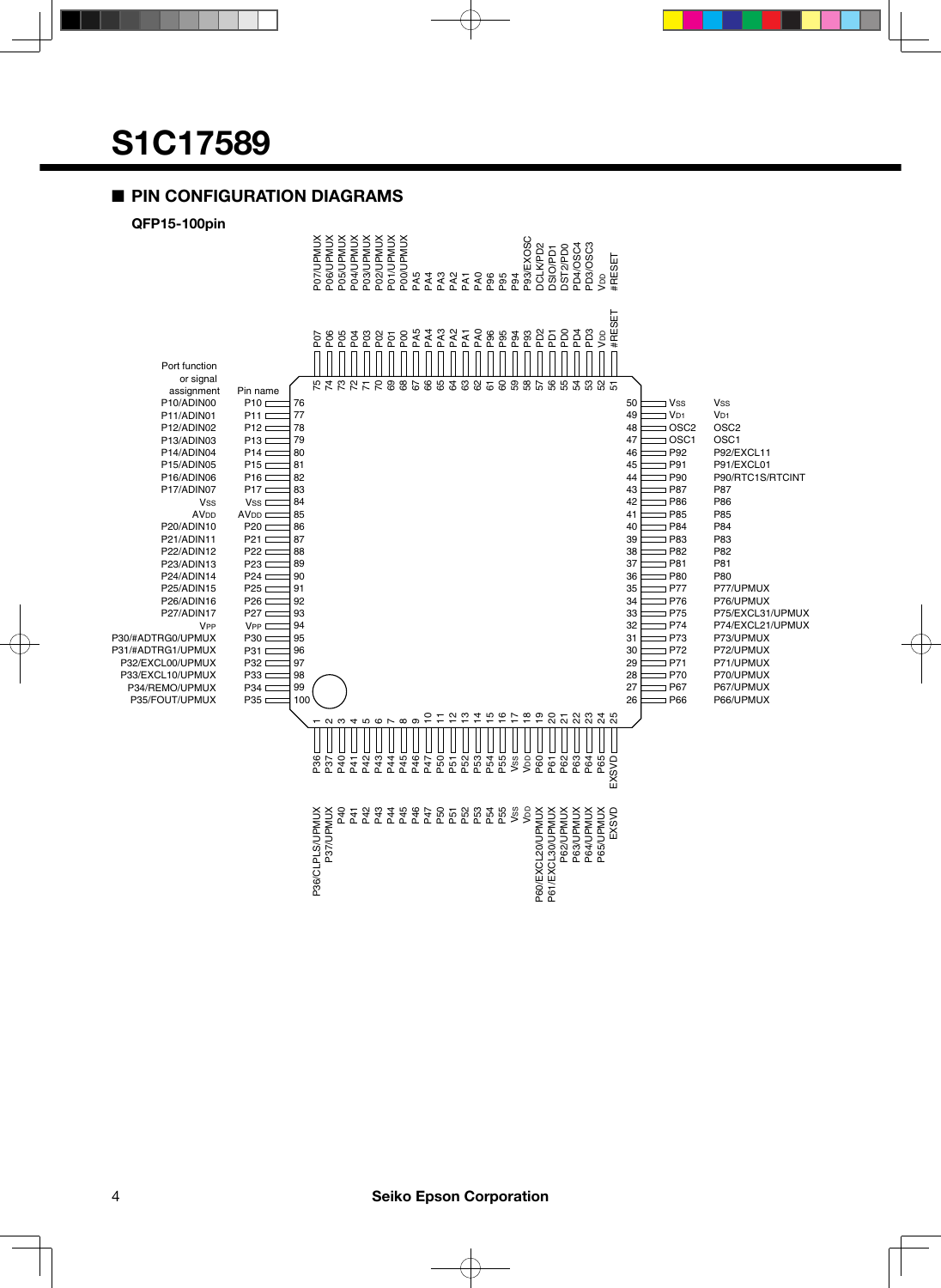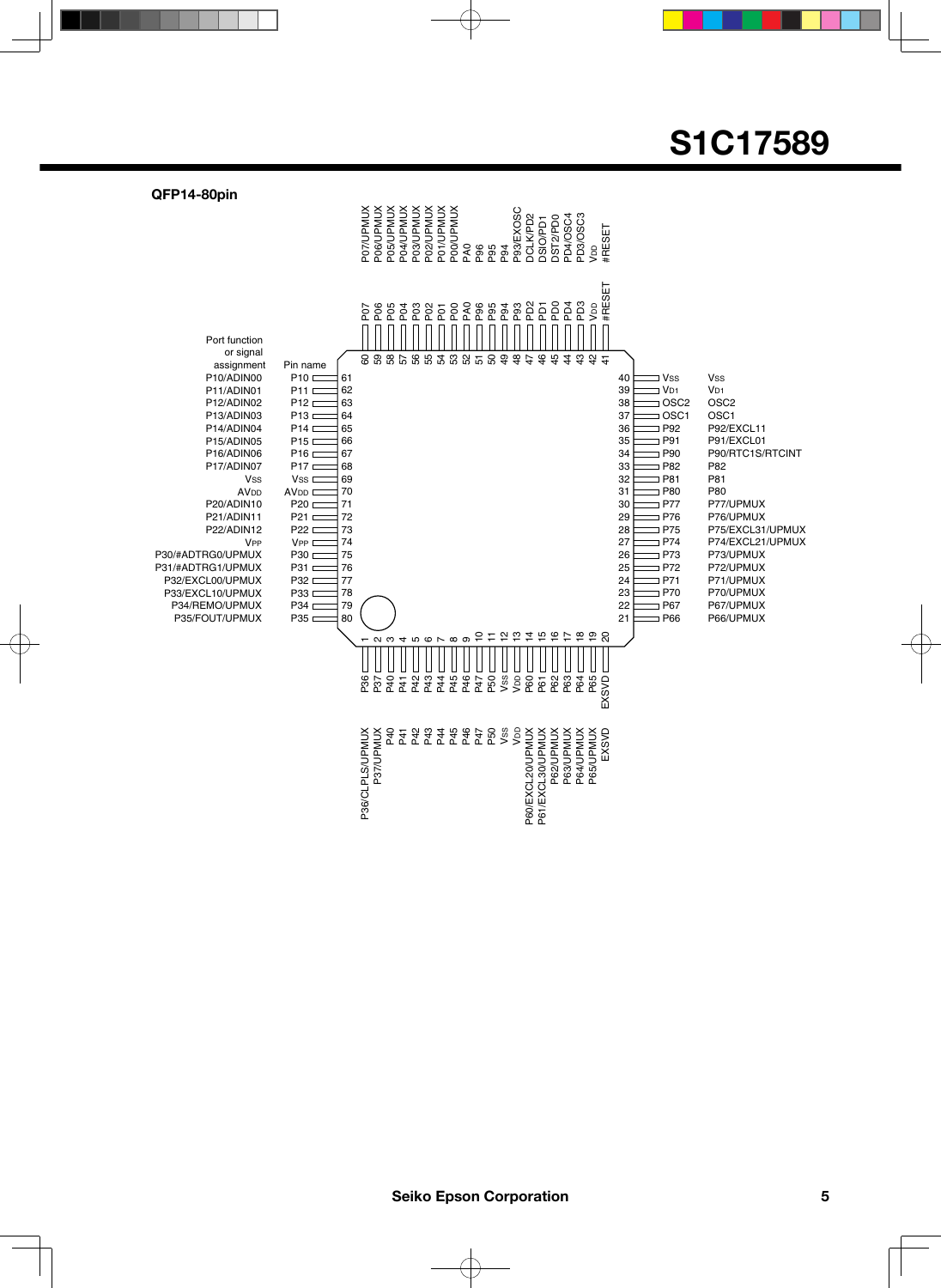

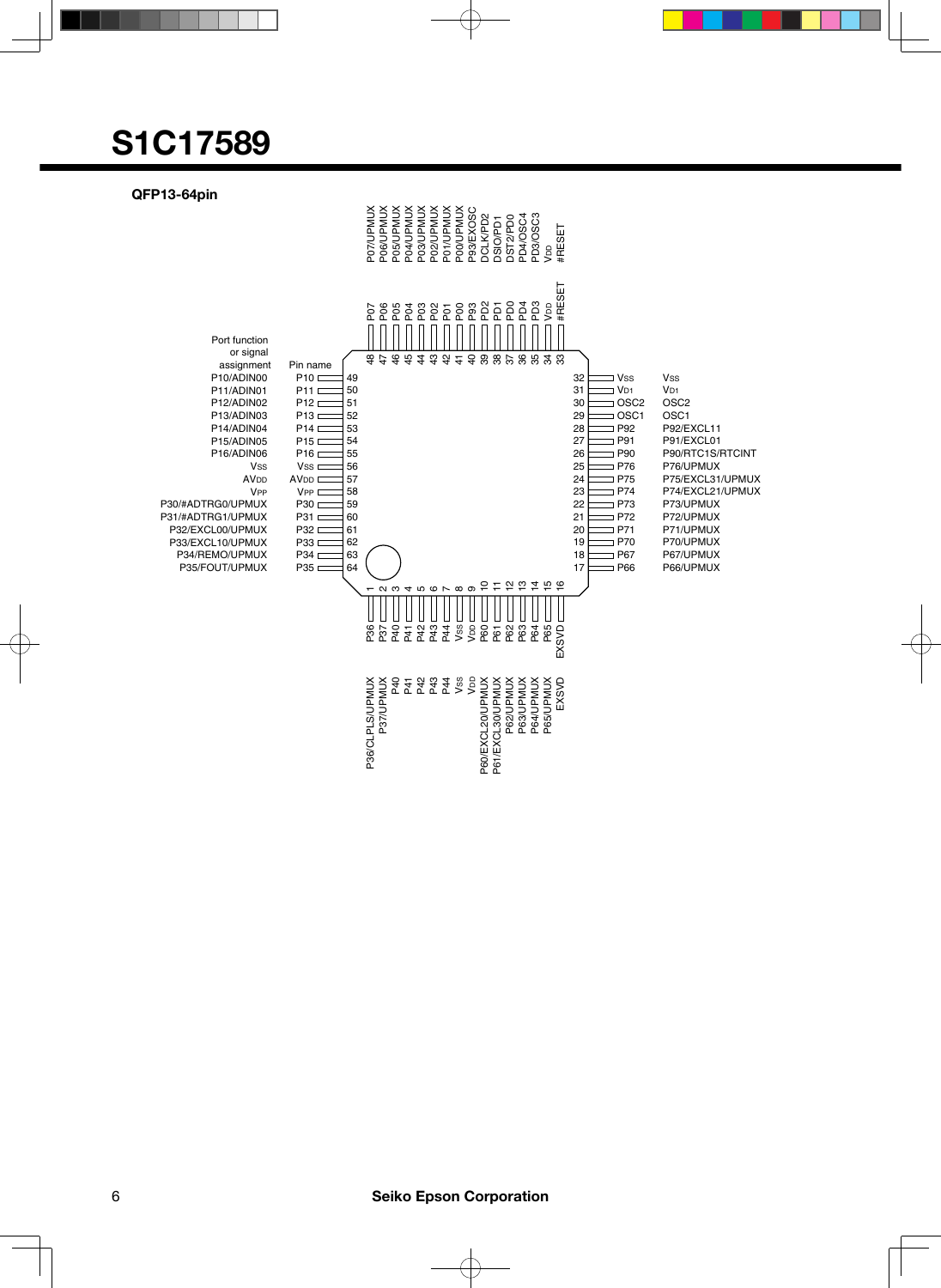#### **Chip** P07/UPMUX P06/UPMUX P05/UPMUX P04/UPMUX P03/UPMUX P02/UPMUX P01/UPMUX P00/UPMUX P93/EXOSC DCLK/PD2 PD4/OSC4 PD3/OSC3 DST2/PD0 DSIO/PD1 V<sub>DD</sub><br>#RESET PATATZO<br>PATATZO<br>PARATZO V<sub>DD</sub><br>#RESET P0838958337584<br>P08389583378375883885658  $\Box$  $\Box\Box$ Т Port function 75 74 73 72 71 70 69 68 67 66 65 64 63 62 61 60 59 58 57 56 55 54 53 ន ឆ or signal assignment P10/ADIN00 P11/ADIN01 P12/ADIN02 Pad name Die No. CJxxxxxxx P10 P11 P12 P13 P14 P15 P16 P17 76 77 78 79 80 81 82 83 84 85 86 87 88 89 90 91 92 93 50  $\Box$ Vss Vss  $|V_{D1}|$ 49  $V<sub>D1</sub>$  $\Box$ P<sub>13</sub>/ADIN03 OSC2 OSC2 48 P14/ADIN04 P15/ADIN05 OSC1 OSC1 47 P16/ADIN06 P17/ADIN07 46 P92 <u> OCTOR JEJEJ CJE JE JEJEJ CJEJ CJE JEJE</u> P92/EXCL11 P91/EXCL01 P90/RTC1S/RTCINT P87 P<sub>91</sub> 45 44 P<sub>90</sub> Vss<br>AV<sub>DD</sub><br>P20/ADIN10<br>P21/ADIN11 Vss<br>AV<sub>DD</sub> Y P87 P86 43 42 41 40 39 38 37 36 35 34 33 32 31 30 29 28 P20 P21 P86 P85 P85 P84 2.936 mm P22/ADIN12 P23/ADIN13 P22 P23 P<sub>84</sub> 2.936 mm  $\blacktriangleright$  X P83 P82 P83 P82 P24/ADIN14 P25/ADIN15 P24 P25 (0, 0) P81<br>P80 P81 P80 P77 P76 P75 P74 P73 P72 P26/ADIN16 P27/ADIN17 P26 P27 P80<br>P77/UPMUX<br>P76/UPMUX<br>P75/EXCL31/UPMUX<br>P74/EXCL21/UPMUX<br>P73/UPMUX<br>P71/UPMUX<br>P70/UPMUX **V<sub>PP</sub>**  $V_{\text{PP}}$ 94 P30/#ADTRG0/UPMUX P30 95 96 97 98 P<sub>31</sub> P31/#ADTRG1/UPMUX P32/EXCL00/UPMUX P33/EXCL10/UPMUX P32 P33 P71 P70 P67 27 P67/UPMUX P66/UPMUX P34/REMO/UPMUX P34 99 100  $\overline{26}$ P66 P35/FOUT/UPMUX P35 5 = 5 = 5 = 6 ៦ ខ ខ ន ន ន ន ន ន  $\scriptstyle\sim$ ო 4ما 6~  $^{\circ}$ თ  $\mathbf$ r<br>P244<br>P244 P46 P47 P50 P51 P52 P53 P54 P55 9828888<br>SSRRRR<br>SSRR88889<br>M P36/CLPLS/UPMUX P37/UPMUX FFT<br>P44444<br>O440 PT P P P P P P P<br>4 4 P P P P P P P<br>9 P O T N M 4 P QVSX<br>VSSS<br>SASSIS<br>SASSIS<br>SASSIS<br>SASSIS<br>SASSIS<br>SASSIS P60/EXCL20/UPMUX P61/EXCL30/UPMUX P62/UPMUX P63/UPMUX P64/UPMUX P65/UPMUX

2.827 mm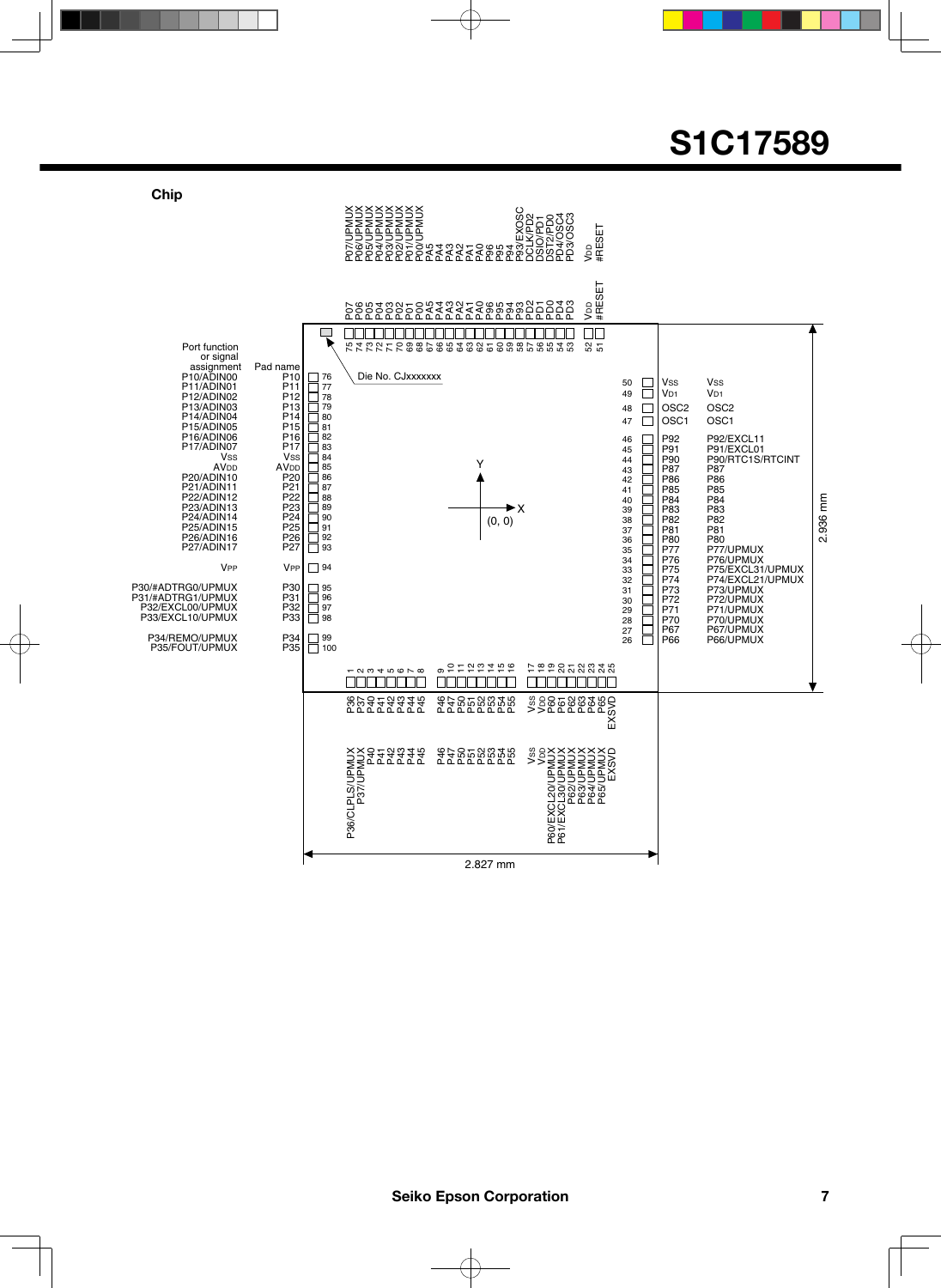#### ■ **PIN DESCRIPTIONS**

#### **Symbol meanings**

Assigned signal: The signal listed at the top of each pin is assigned in the initial state. The pin function must be switched via software to assign another signal (see the "I/O Ports" chapter).

| I/O:           |             | $=$ Input                                |
|----------------|-------------|------------------------------------------|
|                | Ω           | $=$ Output                               |
|                | I/O         | $=$ Input/output                         |
|                | P           | $=$ Power supply                         |
|                | A           | = Analog signal                          |
|                | Hi-Z        | $=$ High impedance state                 |
| Initial state: | l (Pull-up) | $=$ Input with pulled up                 |
|                |             | $I$ (Pull-down) = Input with pulled down |
|                | Hi-Z        | $=$ High impedance state                 |
|                | O(H)        | $=$ High level output                    |
|                | O (L)       | $=$ Low level output                     |

| Chip | QFP15-100pin | QFP14-80pin  | QFP13-64pin  | Pin/pad<br>name                                   | <b>Assigned</b><br>signal | I/O          | <b>Initial</b><br>state  | <b>Function</b>                                 |  |
|------|--------------|--------------|--------------|---------------------------------------------------|---------------------------|--------------|--------------------------|-------------------------------------------------|--|
| ✓    | ✓            | ✓            | ✓            | V <sub>DD</sub>                                   | V <sub>DD</sub>           | P            | $\qquad \qquad -$        | Power supply (+)                                |  |
| ✓    | ✓            | ✓            | ✓            | AV <sub>DD</sub>                                  | <b>AV<sub>DD</sub></b>    | P            | $\equiv$                 | Analog power supply (+)                         |  |
|      |              |              |              | Vss                                               | Vss                       | P            | $\equiv$                 | <b>GND</b>                                      |  |
| ✓    | ✓            | ✓            | ✓            | V <sub>PP</sub>                                   | V <sub>PP</sub>           | P            | $\overline{\phantom{a}}$ | Power supply for Flash programming              |  |
| ✓    | ✓            | ✓            | ✓            | V <sub>D1</sub>                                   | $V_{D1}$                  | A            | -                        | Internal voltage regulator output               |  |
| ✓    | ✓            | ✓            |              | <b>EXSVD</b>                                      | <b>EXSVD</b>              | A            | $\overline{\phantom{0}}$ | Supply voltage detector input                   |  |
| ✓    | ✓            |              | ✓            | OSC1                                              | OSC <sub>1</sub>          | A            |                          | OSC1 oscillator circuit input                   |  |
| ✓    | ✓            | $\checkmark$ | ✓            | OSC <sub>2</sub>                                  | OSC <sub>2</sub>          | A            | $\overline{a}$           | OSC1 oscillator circuit output                  |  |
| ✓    | ✓            | ✓            | ✓            | #RESET                                            | #RESET                    | $\mathbf{I}$ | I (Pull-up)              | Reset input                                     |  |
| J    | ✓            | ✓            | ✓            | P00                                               | P <sub>00</sub>           | 1/O          | Hi-Z                     | I/O port                                        |  |
|      |              |              |              |                                                   | <b>UPMUX</b>              | I/O          |                          | User-selected I/O (universal port multiplexer)  |  |
| ✓    | ✓            | ✓            |              | $\sqrt{ P01}$                                     | P01                       | I/O          | $Hi-Z$                   | I/O port                                        |  |
|      |              |              |              |                                                   | <b>UPMUX</b>              | I/O          |                          | User-selected I/O (universal port multiplexer)  |  |
| ✓    | ✓            | ✓            | ✓            | P <sub>02</sub>                                   | P02                       | I/O          | $Hi-Z$                   | I/O port                                        |  |
|      |              |              |              |                                                   | <b>UPMUX</b>              | I/O          |                          | User-selected I/O (universal port multiplexer)  |  |
| ✓    | ✓            | ✓            |              | $\sqrt{ P}03$                                     | P03                       | I/O          | $Hi-Z$                   | I/O port                                        |  |
|      |              |              |              |                                                   | <b>UPMUX</b>              | I/O          |                          | User-selected I/O (universal port multiplexer)  |  |
| ✓    | ✓            | ✓            | ✓            | P04                                               | P04                       | I/O          | $Hi-Z$                   | I/O port                                        |  |
|      |              |              |              |                                                   | <b>UPMUX</b>              | I/O          |                          | User-selected I/O (universal port multiplexer)  |  |
| ✓    | ✓            | ✓            |              | $\sqrt{ P05 }$                                    | P05                       | I/O          | $Hi-Z$                   | I/O port                                        |  |
|      |              |              |              |                                                   | <b>UPMUX</b>              | I/O          |                          | User-selected I/O (universal port multiplexer)  |  |
| ✓    | ✓            | ✓            | $\checkmark$ | P06                                               | P06                       | I/O          | $Hi-Z$                   | I/O port                                        |  |
|      |              |              |              |                                                   | <b>UPMUX</b>              | I/O          |                          | User-selected I/O (universal port multiplexer)  |  |
| ✓    | ✓            | ✓            | ✓            | <b>P07</b>                                        | P07                       | I/O          | $Hi-Z$                   | I/O port                                        |  |
|      |              |              |              |                                                   | <b>UPMUX</b>              | I/O          |                          | User-selected I/O (universal port multiplexer)  |  |
| ✓    | ✓            | ✓            | ✓            | P <sub>10</sub>                                   | P <sub>10</sub>           | I/O          | $Hi-Z$                   | I/O port                                        |  |
|      |              |              |              |                                                   | ADIN00                    | Α            |                          | 10-bit A/D converter Ch.0 analog signal input 0 |  |
| ✓    | ✓            | ✓            | ✓            | P11                                               | P <sub>11</sub>           | I/O          | Hi-Z                     | I/O port                                        |  |
|      |              |              |              |                                                   | ADIN01                    | Α            |                          | 10-bit A/D converter Ch.0 analog signal input 1 |  |
| ✓    | ✓            | ✓            | ✓            | P <sub>12</sub>                                   | P <sub>12</sub>           | I/O          | $Hi-Z$                   | I/O port                                        |  |
|      |              |              |              |                                                   | ADIN02                    | A            |                          | 10-bit A/D converter Ch.0 analog signal input 2 |  |
| ✓    | ✓            | ✓            | ✓            | P <sub>13</sub>                                   | P <sub>13</sub>           | I/O          | $Hi-Z$                   | I/O port                                        |  |
|      |              |              |              |                                                   | ADIN03                    | Α            |                          | 10-bit A/D converter Ch.0 analog signal input 3 |  |
| ✓    | ✓            | ✓            |              | $\sqrt{ P14}$                                     | P <sub>14</sub>           | I/O          | $Hi-Z$                   | I/O port                                        |  |
|      |              |              |              |                                                   | ADIN04                    | A            |                          | 10-bit A/D converter Ch.0 analog signal input 4 |  |
|      | ✓            | ✓            |              | P15<br>P <sub>15</sub><br>Hi-Z<br>I/O<br>I/O port |                           |              |                          |                                                 |  |
|      |              |              |              |                                                   | ADIN05                    | A            |                          | 10-bit A/D converter Ch.0 analog signal input 5 |  |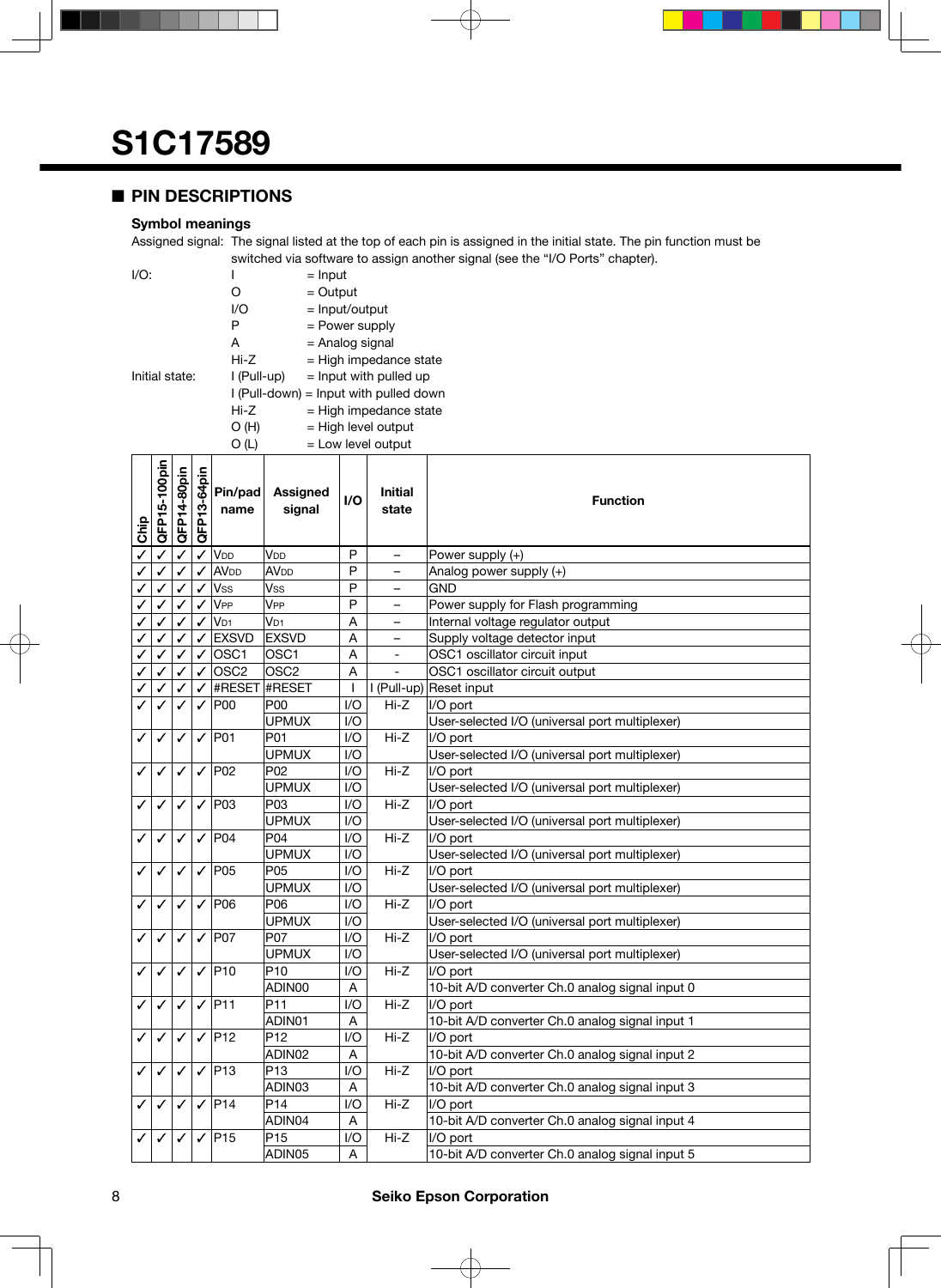| Chip         | QFP15-100pin | QFP14-80pin |   | $\frac{1}{6}$<br>Pin/pad<br>mame | <b>Assigned</b><br>signal | $\mathsf{I}/\mathsf{O}$ | <b>Initial</b><br>state | <b>Function</b>                                             |  |
|--------------|--------------|-------------|---|----------------------------------|---------------------------|-------------------------|-------------------------|-------------------------------------------------------------|--|
| $\checkmark$ | ✓            | ✓           | ✓ | PI6                              | P <sub>16</sub>           | I/O                     | $Hi-Z$                  | I/O port                                                    |  |
|              |              |             |   |                                  | ADIN06                    | A                       |                         | 10-bit A/D converter Ch.0 analog signal input 6             |  |
| ✓            | ✓            | ✓           |   | PI7                              | P <sub>17</sub>           | I/O                     | $Hi-Z$                  | I/O port                                                    |  |
|              |              |             |   |                                  | ADIN07                    | Α                       |                         | 10-bit A/D converter Ch.0 analog signal input 7             |  |
| ✓            | ✓            | ✓           |   | P <sub>20</sub>                  | P <sub>20</sub>           | I/O                     | $Hi-Z$                  | I/O port                                                    |  |
|              |              |             |   |                                  | ADIN10                    | A                       |                         | 10-bit A/D converter Ch.1 analog signal input 0             |  |
| ✓            | ✓            | ✓           |   | P <sub>21</sub>                  | P <sub>21</sub>           | I/O                     | $Hi-Z$                  | I/O port                                                    |  |
|              |              |             |   |                                  | ADIN11                    | A                       |                         | 10-bit A/D converter Ch.1 analog signal input 1             |  |
| ✓            | ✓            | ✓           |   | P22                              | P <sub>22</sub>           | I/O                     | $Hi-Z$                  | I/O port                                                    |  |
|              |              |             |   |                                  | ADIN12                    | A                       |                         | 10-bit A/D converter Ch.1 analog signal input 2             |  |
| ✓            |              |             |   | P <sub>23</sub>                  | P <sub>23</sub>           | I/O                     | $Hi-Z$                  | I/O port                                                    |  |
|              |              |             |   |                                  | ADIN <sub>13</sub>        | A                       |                         | 10-bit A/D converter Ch.1 analog signal input 3             |  |
| ✓            | ✓            |             |   | P24                              | P <sub>24</sub>           | I/O                     | $Hi-Z$                  | I/O port                                                    |  |
|              |              |             |   |                                  | ADIN14                    | A                       |                         | 10-bit A/D converter Ch.1 analog signal input 4             |  |
| ✓            | ✓            |             |   | P <sub>25</sub>                  | P <sub>25</sub>           | I/O                     | $Hi-Z$                  | I/O port                                                    |  |
|              |              |             |   |                                  | ADIN15                    | A                       |                         | 10-bit A/D converter Ch.1 analog signal input 5             |  |
| ✓            | ✓            |             |   | P <sub>26</sub>                  | P <sub>26</sub><br>ADIN16 | I/O                     | $Hi-Z$                  | I/O port                                                    |  |
| ✓            |              |             |   | P27                              | P <sub>27</sub>           | Α<br>I/O                | $Hi-Z$                  | 10-bit A/D converter Ch.1 analog signal input 6<br>I/O port |  |
|              | ✓            |             |   |                                  | ADIN17                    | Α                       |                         | 10-bit A/D converter Ch.1 analog signal input 7             |  |
| ✓            | ✓            | ✓           | ✓ | P <sub>30</sub>                  | P30                       | I/O                     | $Hi-Z$                  | I/O port                                                    |  |
|              |              |             |   |                                  | #ADTRG0                   | $\mathbf{I}$            |                         | 10-bit A/D converter Ch.0 trigger input                     |  |
|              |              |             |   |                                  | <b>UPMUX</b>              | I/O                     |                         | User-selected I/O (universal port multiplexer)              |  |
| ✓            | ✓            | ✓           | ✓ | P31                              | P31                       | I/O                     | $Hi-Z$                  | I/O port                                                    |  |
|              |              |             |   |                                  | #ADTRG1                   | T                       |                         | 10-bit A/D converter Ch.1 trigger input                     |  |
|              |              |             |   |                                  | <b>UPMUX</b>              | I/O                     |                         | User-selected I/O (universal port multiplexer)              |  |
| ✓            | ✓            | ✓           | ✓ | P32                              | P32                       | I/O                     | $Hi-Z$<br>I/O port      |                                                             |  |
|              |              |             |   |                                  | EXCL00                    | T                       |                         | 16-bit PWM timer Ch.0 event counter input 0                 |  |
|              |              |             |   |                                  | <b>UPMUX</b>              | I/O                     |                         | User-selected I/O (universal port multiplexer)              |  |
| ✓            | ✓            | ✓           | ✓ | P33                              | P33                       | I/O                     | $Hi-Z$                  | I/O port                                                    |  |
|              |              |             |   |                                  | EXCL10                    |                         |                         | 16-bit PWM timer Ch.1 event counter input 0                 |  |
|              |              |             |   |                                  | <b>UPMUX</b>              | I/O                     |                         | User-selected I/O (universal port multiplexer)              |  |
| $\checkmark$ | ✓            | ✓           |   | $\sqrt{ }$ P34                   | P34                       | $\overline{1/O}$        | $Hi-Z$                  | I/O port                                                    |  |
|              |              |             |   |                                  | <b>REMO</b>               | O                       |                         | IR remote controller transmit data output                   |  |
|              |              |             |   |                                  | <b>UPMUX</b>              | I/O                     |                         | User-selected I/O (universal port multiplexer)              |  |
| ✓            | ✓            | ✓           | ✓ | P35                              | P35                       | I/O                     | $Hi-Z$                  | I/O port                                                    |  |
|              |              |             |   |                                  | <b>FOUT</b>               | O                       |                         | Clock external output                                       |  |
|              |              |             |   |                                  | <b>UPMUX</b>              | I/O                     |                         | User-selected I/O (universal port multiplexer)              |  |
| ✓            | ✓            | ✓           | ✓ | P36                              | P36                       | I/O                     | $Hi-Z$                  | I/O port                                                    |  |
|              |              |             |   |                                  | <b>CLPLS</b>              | $\circ$                 |                         | IR remote controller clear pulse output                     |  |
|              |              |             |   |                                  | <b>UPMUX</b>              | I/O                     |                         | User-selected I/O (universal port multiplexer)              |  |
| ✓            | ✓            | ✓           | ✓ | P37                              | P37                       | I/O                     | $Hi-Z$                  | I/O port                                                    |  |
|              |              |             |   |                                  | <b>UPMUX</b>              | I/O                     |                         | User-selected I/O (universal port multiplexer)              |  |
| ✓            |              | ✓           | ✓ | P40                              | P40                       | I/O                     | $Hi-Z$                  | I/O port                                                    |  |
| ✓            |              |             |   | P41                              | P41                       | I/O                     | $Hi-Z$                  | I/O port                                                    |  |
|              |              |             |   | P42                              | P42                       | I/O                     | Hi-Z                    | I/O port                                                    |  |
|              |              |             |   | P43                              | P43                       | I/O                     | Hi-Z                    | I/O port                                                    |  |
| $\checkmark$ |              |             |   | P44                              | P44                       | I/O                     | $Hi-Z$                  | I/O port                                                    |  |
| $\checkmark$ |              |             |   | P45                              | P45                       | I/O                     | Hi-Z                    | I/O port                                                    |  |
| ✓            |              |             |   | P46<br>P47                       | P46<br>P47                | I/O<br>I/O              | Hi-Z<br>Hi-Z            | I/O port                                                    |  |
| ✓<br>✓       |              |             |   | P <sub>50</sub>                  | P50                       | I/O                     | Hi-Z                    | I/O port<br>I/O port                                        |  |
|              |              |             |   | P <sub>51</sub>                  | P <sub>51</sub>           | I/O                     | Hi-Z                    | I/O port                                                    |  |
|              |              |             |   |                                  |                           |                         |                         |                                                             |  |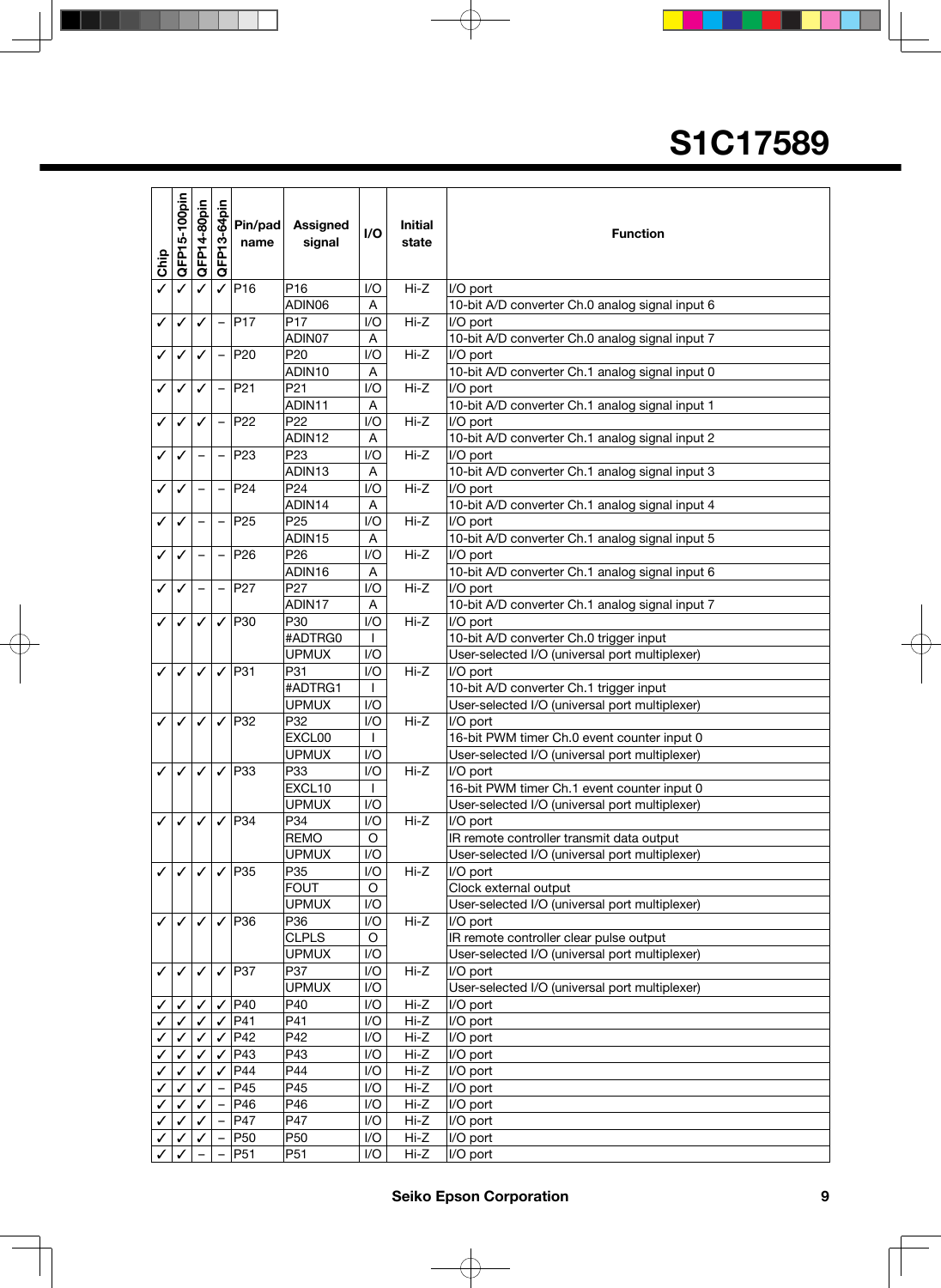| <b>Chip</b> | QFP15-100pin | QFP14-80pin | -64pin<br>QFP <sub>13</sub> | Pin/pad<br>name | <b>Assigned</b><br>signal | I/O                     | <b>Initial</b><br>state | <b>Function</b>                                |  |
|-------------|--------------|-------------|-----------------------------|-----------------|---------------------------|-------------------------|-------------------------|------------------------------------------------|--|
|             | $\checkmark$ |             |                             | P52             | P <sub>52</sub>           | I/O                     | Hi-Z                    | I/O port                                       |  |
|             | $\checkmark$ |             |                             | P <sub>53</sub> | P <sub>53</sub>           | 1/O                     | $Hi-Z$                  | I/O port                                       |  |
|             | $\checkmark$ |             |                             | P <sub>54</sub> | P <sub>54</sub>           | $U$                     | Hi-Z                    | I/O port                                       |  |
|             | ✓            |             |                             | P <sub>55</sub> | P <sub>55</sub>           | $U$                     | Hi-Z                    | I/O port                                       |  |
|             | $\checkmark$ | ✓           | ✓                           | P60             | P60                       | 1/O                     | Hi-Z                    | I/O port                                       |  |
|             |              |             |                             |                 | EXCL20                    | $\mathbf{I}$            |                         | 16-bit PWM timer Ch.2 event counter input 0    |  |
|             |              |             |                             |                 | <b>UPMUX</b>              | I/O                     |                         | User-selected I/O (universal port multiplexer) |  |
| ✓           | $\checkmark$ | ✓           | $\checkmark$                | <b>P61</b>      | P61                       | I/O                     | Hi-Z                    | I/O port                                       |  |
|             |              |             |                             |                 | EXCL30                    | $\perp$                 |                         | 16-bit PWM timer Ch.3 event counter input 0    |  |
|             |              |             |                             |                 | <b>UPMUX</b>              | I/O                     |                         | User-selected I/O (universal port multiplexer) |  |
| ✓           | $\checkmark$ | ✓           | ✓                           | <b>P62</b>      | P62                       | 1/O                     | Hi-Z                    | I/O port                                       |  |
|             |              |             |                             |                 | <b>UPMUX</b>              | I/O                     |                         | User-selected I/O (universal port multiplexer) |  |
| ✓           | ✓            | ✓           | ✓                           | P63             | P63                       | 1/O                     | Hi-Z                    | I/O port                                       |  |
|             |              |             |                             |                 | <b>UPMUX</b>              | I/O                     |                         | User-selected I/O (universal port multiplexer) |  |
| ✓           | ✓            | ✓           | ✓                           | P64             | P64                       | I/O                     | $Hi-Z$                  | I/O port                                       |  |
|             |              |             |                             |                 | <b>UPMUX</b>              | 1/O                     |                         | User-selected I/O (universal port multiplexer) |  |
| ✓           | ✓            | ✓           | ✓                           | <b>P65</b>      | P65                       | I/O                     | Hi-Z                    | I/O port                                       |  |
|             |              |             |                             |                 | <b>UPMUX</b>              | I/O                     |                         | User-selected I/O (universal port multiplexer) |  |
| ✓           | ✓            | ✓           | ✓                           | <b>P66</b>      | P66                       | I/O                     | $Hi-Z$                  | I/O port                                       |  |
|             |              |             |                             |                 | <b>UPMUX</b>              | I/O                     |                         | User-selected I/O (universal port multiplexer) |  |
| ✓           | ✓            | ✓           | ✓                           | P67             | P67                       | I/O                     | Hi-Z                    | I/O port                                       |  |
|             |              |             |                             |                 | <b>UPMUX</b>              | 1/O                     |                         | User-selected I/O (universal port multiplexer) |  |
| ✓           | ✓            | ✓           | $\checkmark$                | P70             | P70                       | I/O                     | $Hi-Z$                  | I/O port                                       |  |
|             |              |             |                             |                 | <b>UPMUX</b>              | 1/O                     |                         | User-selected I/O (universal port multiplexer) |  |
| ✓           | ✓            | ✓           | $\checkmark$                | P71             | P71                       | I/O                     | $Hi-Z$                  | I/O port                                       |  |
|             |              |             |                             |                 | <b>UPMUX</b>              | I/O                     |                         | User-selected I/O (universal port multiplexer) |  |
| ✓           | ✓            | ✓           | $\checkmark$                | P72             | P72                       | I/O                     | $Hi-Z$                  | I/O port                                       |  |
|             |              |             |                             |                 | <b>UPMUX</b>              | I/O                     |                         | User-selected I/O (universal port multiplexer) |  |
| ✓           | $\checkmark$ | ✓           |                             | $\sqrt{ P73}$   | P73                       | I/O                     | Hi-Z                    | I/O port                                       |  |
|             |              |             |                             |                 | <b>UPMUX</b>              | 1/O                     |                         | User-selected I/O (universal port multiplexer) |  |
| ✓           | ✓            | ✓           | $\checkmark$                | P74             | P74                       | I/O                     | Hi-Z                    | I/O port                                       |  |
|             |              |             |                             |                 | EXCL <sub>21</sub>        | $\mathbf{I}$            |                         | 16-bit PWM timer Ch.2 event counter input 1    |  |
|             |              |             |                             |                 | <b>UPMUX</b>              | $\mathsf{I}/\mathsf{O}$ |                         | User-selected I/O (universal port multiplexer) |  |
| ✓           | ✓            | ✓           | ✓                           | P75             | P75                       | I/O                     | $Hi-Z$                  | I/O port                                       |  |
|             |              |             |                             |                 | EXCL31                    | $\mathbf{I}$            |                         | 16-bit PWM timer Ch.3 event counter input 1    |  |
|             |              |             |                             |                 | <b>UPMUX</b>              | I/O                     |                         | User-selected I/O (universal port multiplexer) |  |
| ✓           | $\checkmark$ | ✓           | $\checkmark$                | P76             | P76                       | I/O                     | $Hi-Z$                  | I/O port                                       |  |
|             |              |             |                             |                 | <b>UPMUX</b>              | I/O                     |                         | User-selected I/O (universal port multiplexer) |  |
| ✓           | $\checkmark$ | ✓           |                             | P77             | P77                       | I/O                     | $Hi-Z$                  | I/O port                                       |  |
|             |              |             |                             |                 | <b>UPMUX</b>              | I/O                     |                         | User-selected I/O (universal port multiplexer) |  |
| ✓           |              |             |                             | P80             | P80                       | I/O                     | $Hi-Z$                  | I/O port                                       |  |
|             | ✓            |             |                             | P81             | P81                       | I/O                     | Hi-Z                    | I/O port                                       |  |
|             | ✓            |             |                             | P82             | P82                       | I/O                     | Hi-Z                    | I/O port                                       |  |
|             | ✓            |             |                             | P83             | P83                       | I/O                     | Hi-Z                    | I/O port                                       |  |
|             | ✓            |             |                             | P84             | P84                       | I/O                     | Hi-Z                    | I/O port                                       |  |
|             | ✓            |             |                             | P85             | P85                       | I/O                     | Hi-Z                    | I/O port                                       |  |
| ✓           | ✓            |             |                             | P86             | P86                       | I/O                     | Hi-Z                    | I/O port                                       |  |
|             | ✓            |             |                             | P87             | P87                       | I/O                     | Hi-Z                    | I/O port                                       |  |
| ✓           | ✓            | ✓           | ✓                           | P90             | P90                       | I/O                     | Hi-Z                    | I/O port                                       |  |
|             |              |             |                             |                 | RTC1S                     | O                       |                         | Real-time clock 1-second cycle pulse output    |  |
|             |              |             |                             |                 | <b>RTCINT</b>             | O                       |                         | Real-time clock interrupt signal output        |  |
| ✓           | $\checkmark$ | ✓           | ✓                           | P91             | P91                       | I/O                     | Hi-Z                    | I/O port                                       |  |
|             |              |             |                             |                 | EXCL01                    |                         |                         | 16-bit PWM timer Ch.0 event counter input 1    |  |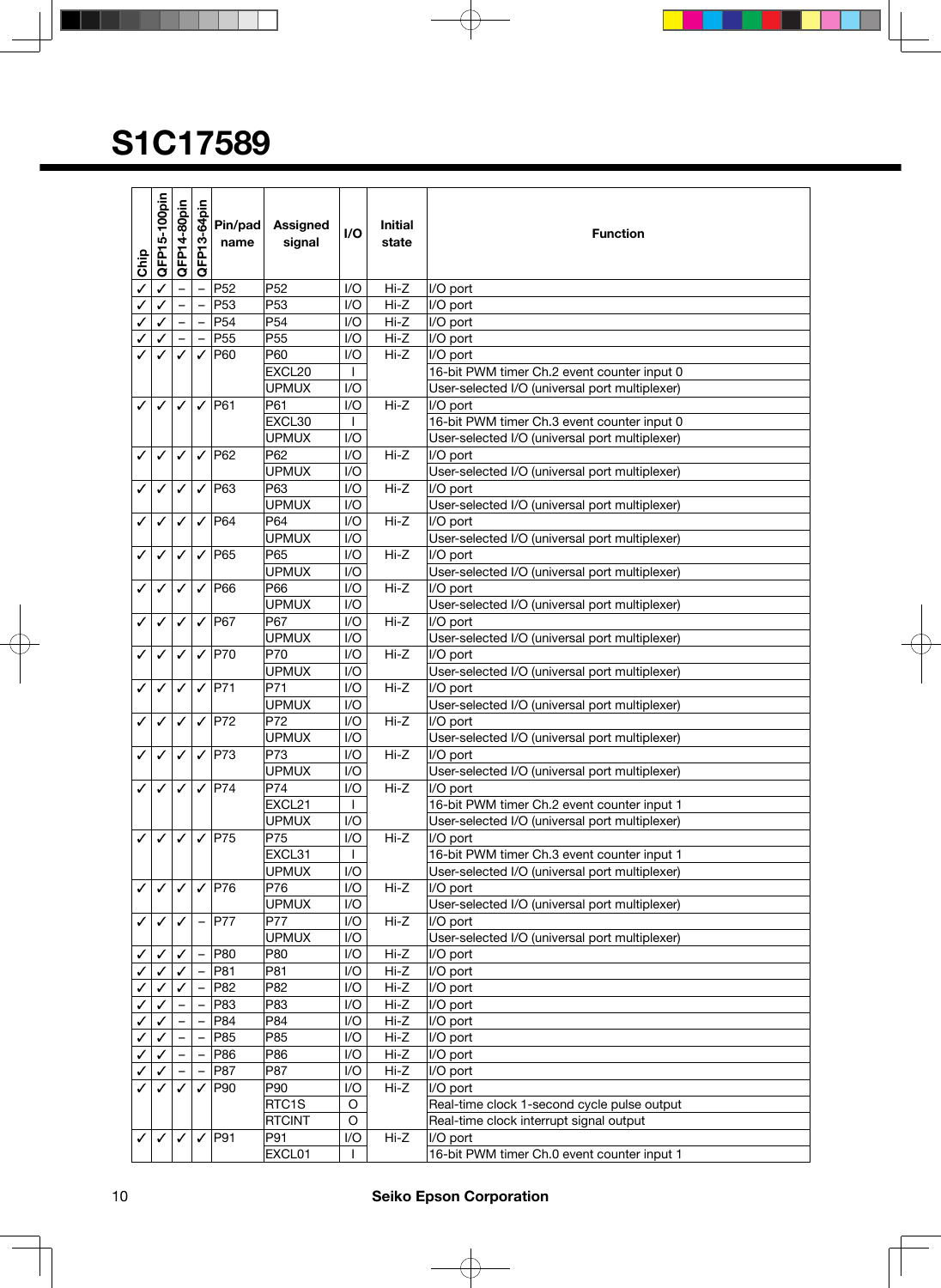| Chip         | QFP15-100pin | QFP14-80pin | QFP13-64pin  | Pin/pad<br>name | <b>Assigned</b><br>signal   | $UO$     | <b>Initial</b><br>state | <b>Function</b>                             |  |
|--------------|--------------|-------------|--------------|-----------------|-----------------------------|----------|-------------------------|---------------------------------------------|--|
|              |              | ✓           | ✓            | P92             | P92                         | 1/O      | $Hi-Z$                  | I/O port                                    |  |
|              |              |             |              |                 | EXCL11                      |          |                         | 16-bit PWM timer Ch.1 event counter input 1 |  |
| ✓            | ℐ            | ✓           |              | P93             | P93                         | I/O      | $Hi-Z$                  | I/O port                                    |  |
|              |              |             |              |                 | <b>EXOSC</b>                |          |                         | Clock generator external clock input        |  |
| ✓            | ✓            | ✓           |              | P94             | P94                         | I/O      | $Hi-Z$                  | I/O port                                    |  |
|              |              | ✓           |              | P95             | P95                         | I/O      | $Hi-Z$                  | I/O port                                    |  |
| $\checkmark$ |              |             |              | P96             | P96                         | I/O      | Hi-Z                    | I/O port                                    |  |
|              |              |             |              | PA <sub>0</sub> | PA <sub>0</sub>             | 1/O      | $Hi-Z$                  | I/O port                                    |  |
|              |              |             |              | PA <sub>1</sub> | PA <sub>1</sub>             | I/O      | $Hi-Z$                  | I/O port                                    |  |
| $\checkmark$ |              |             |              | PA <sub>2</sub> | PA <sub>2</sub>             | I/O      | Hi-Z                    | I/O port                                    |  |
|              |              |             |              | PA <sub>3</sub> | PA <sub>3</sub>             | 1/O      | $Hi-Z$                  | I/O port                                    |  |
| $\checkmark$ |              |             |              | PA4             | PA4                         | I/O      | $Hi-Z$                  | I/O port                                    |  |
|              |              |             |              | PA <sub>5</sub> | PA <sub>5</sub>             | 1/O      | $Hi-Z$                  | I/O port                                    |  |
| $\checkmark$ |              | ✓           | ✓            | <b>PD0</b>      | DST <sub>2</sub>            | $\circ$  | O(L)                    | On-chip debugger status output              |  |
|              |              |             |              |                 | PD <sub>0</sub>             | I/O      |                         | I/O port                                    |  |
| ✓            | J            | ✓           |              | <b>PD1</b>      | <b>DSIO</b>                 | I/O      | (Pull-up)               | On-chip debugger data input/output          |  |
|              |              |             |              |                 | PD <sub>1</sub>             | 1/O      |                         | I/O port                                    |  |
| ✓            | ✓            | ✓           | ✓            | P <sub>D2</sub> | <b>DCLK</b>                 | O        | O(H)                    | On-chip debugger clock output               |  |
|              |              |             |              |                 | P <sub>D</sub> <sub>2</sub> | $\Omega$ | Output port             |                                             |  |
| ✓            | ✓            | ✓           | $\checkmark$ | PD <sub>3</sub> | PD <sub>3</sub>             | I/O      | $Hi-Z$<br>I/O port      |                                             |  |
|              |              |             |              |                 | OSC <sub>3</sub>            | A        |                         | OSC3 oscillator circuit input               |  |
|              |              |             |              | PD4             | PD <sub>4</sub>             | I/O      | $Hi-Z$                  | I/O port                                    |  |
|              |              |             |              |                 | OSC <sub>4</sub>            | A        |                         | OSC3 oscillator circuit output              |  |

#### **Universal port multiplexer (UPMUX)**

The universal port multiplexer (UPMUX) allows software to select the peripheral circuit input/output function to be assigned to each pin from those listed below. Note, however, that a function cannot be assigned to two or more pins simultaneously.

| <b>Peripheral circuit</b> | Signal to be assigned | I/O | Channel number $n$ | <b>Function</b>                      |
|---------------------------|-----------------------|-----|--------------------|--------------------------------------|
| Synchronous serial        | <b>SDIn</b>           |     | $n = 0, 1$         | SPIA Ch.n data input                 |
| linterface                | <b>SDOn</b>           | O   |                    | SPIA Ch.n data output                |
| (SPIA)                    | <b>SPICLKn</b>        | I/O |                    | SPIA Ch.n clock input/output         |
|                           | #SPISSn               |     |                    | SPIA Ch.n slave-select input         |
| ll <sup>2</sup> C         | <b>SCLn</b>           | I/O | $n = 0.1$          | I2C Ch.n clock input/output          |
| (12C)                     | <b>SDAn</b>           | I/O |                    | I2C Ch.n data input/output           |
| <b>UART</b>               | USINn                 |     | $n = 0, 1, 2$      | UART Ch.n data input                 |
| (UART)                    | USOUTn                | O   |                    | UART Ch.n data output                |
| 16-bit PWM timer          | TOUTn0/CAPn0          | 1/O | $n = 0, 1, 2, 3$   | T16B Ch.n PWM output/capture input 0 |
| (T16B)                    | TOUTn1/CAPn1          | I/O |                    | T16B Ch.n PWM output/capture input 1 |
|                           | TOUTn2/CAPn2          | I/O |                    | T16B Ch.n PWM output/capture input 2 |
|                           | TOUTn3/CAPn3          | I/O |                    | T16B Ch.n PWM output/capture input 3 |
|                           | TOUTn4/CAPn4          | 1/O |                    | T16B Ch.n PWM output/capture input 4 |
|                           | TOUTn5/CAPn5          | I/O |                    | T16B Ch.n PWM output/capture input 5 |